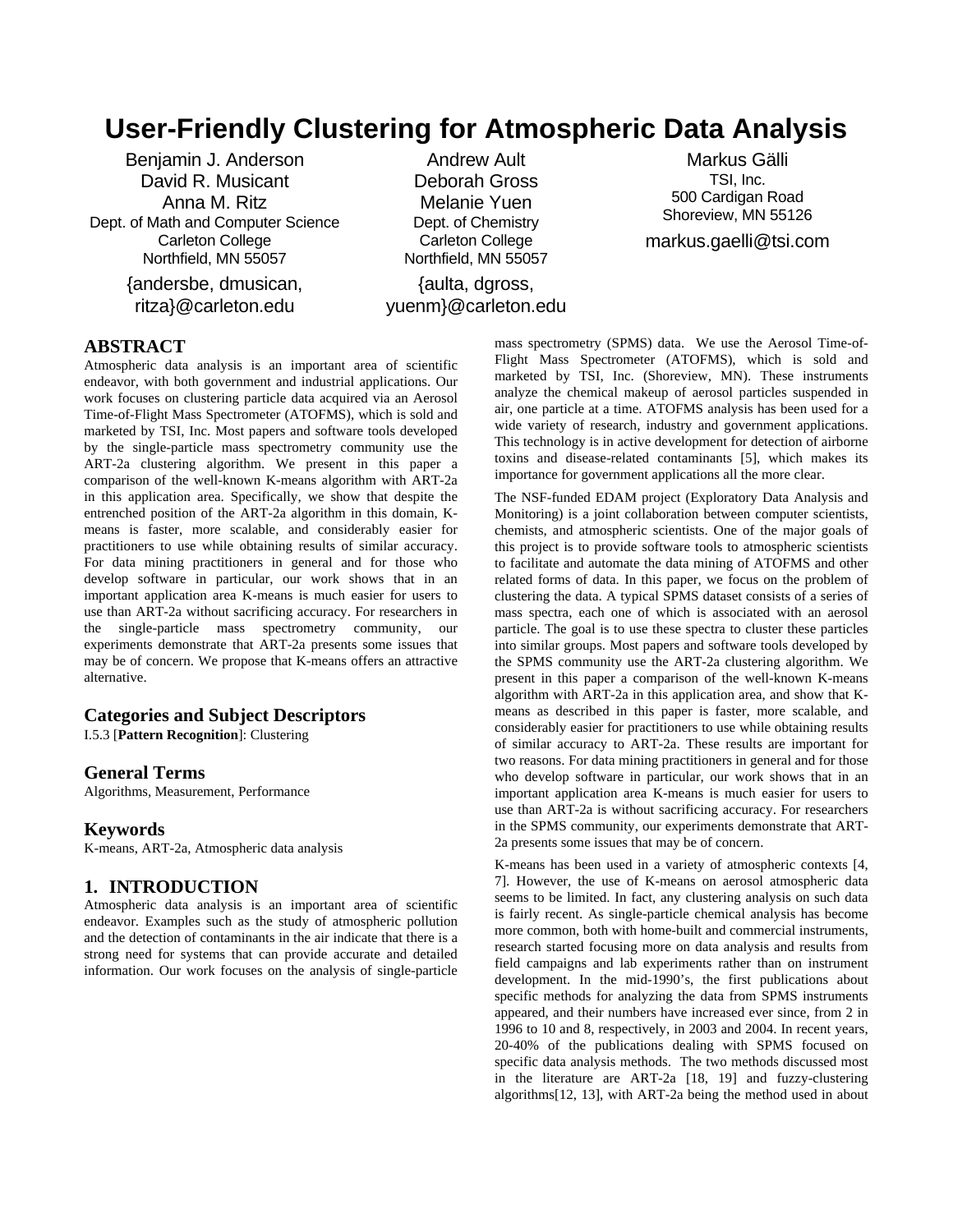58% of all data analysis publications. These results are shown in Figure 1.



**Figure 1: Distribution of single particle analysis research. ART-2a is a common choice.** 

Our contributions in this paper are as follows:

- We show that ART-2a, one of the dominant clustering algorithms used for ATOFMS data, is not as well suited to the task as the well-known K-means algorithm. K-means does not seem to have been used on this kind of data prior to this paper.
- We examine the usability characteristics of K-means when compared with ART-2a, and argue that K-means is the more user-friendly algorithm for a variety of reasons. Practitioners concerned with making clustering "easy to do," regardless of application area, should consider K-means over ART-2a.
- We demonstrate experimentally that on ATOFMS data, Kmeans performs faster and more automatically than ART-2a with comparable accuracy.

## **2. ATOFMS DATA**

An *aerosol* particle is a particle of solid or liquid material which is small enough to be suspended in air. An ATOFMS desorbs and ionizes individual particles, sampled directly from the ambient atmosphere, into their constituent ions. For each particle the positive ions and the negative ions are separately represented by a *mass spectrum*. See Figure 2 for an example. A mass spectrum is a plot of signal intensity (often normalized to the largest peak in the spectrum) versus the mass-to-charge (*m*/*z*) ratio of the ions produced by fragmenting the components of the aerosol particle. Thus, the presence of a peak indicates the presence of one or more ions containing the *m*/*z* value indicated within the ion cloud generated upon the interaction between the particle and the desorption/ionization laser beam. The mass spectra obtained by ATOFMS have 30,000 data points in each spectrum, each of which corresponds to a different mass-to-charge ratio. The goal is to cluster these spectra to determine what common patterns of particle chemical compositions appear in the data.



**Figure 2: Calibrated single-particle time-of-flight mass spectra, showing positive (top) and negative (bottom) ions generated from the interaction of a single laser pulse with a single atmospheric aerosol particle. Major peaks are labeled with the ion composition that corresponds to the** *m***/***z* **value of the peak.** 

In order to remove some noise and to render the data more tractable, the data is preprocessed and cleaned in a number of ways. A peak detection algorithm is used to zero out data which is believed to be noise. The horizontal axis for the spectrum is calibrated and aggregated to 2000 integer *m*/*z* values in order to reduce the dimensionality of the data. Since the negative and positive spectra both represent data for a single particle, they are combined to make a virtual single spectrum for each particle that contains 4000 bins. The data for the particle can now more conveniently be thought of as a 4000 dimensional vector, each component of which corresponds to the quantity of a particular  $m/z$  value. Each spectrum is then normalized to a magnitude of 1. This is to ensure that clustering takes into account the relative magnitude of the peaks, and not the absolute. The ATOFMS might measure two different particles of different size with precisely the same chemical makeup. It is this relative makeup that we are typically interested in studying, and thus we normalize each particle. It should be noted that our dataset of highdimensional normalized vectors now resembles those commonly found in other areas of data mining, particularly text data sets [1]. In a similar fashion to such text datasets, we measure the distance between any two spectra by the square of the Euclidean distance between them. We note that since these spectra are normalized to have a magnitude of 1, this distance is functionally equivalent for clustering purposes to using the cosine of the angle between them (which is often easily calculated as the dot product of the two vectors.)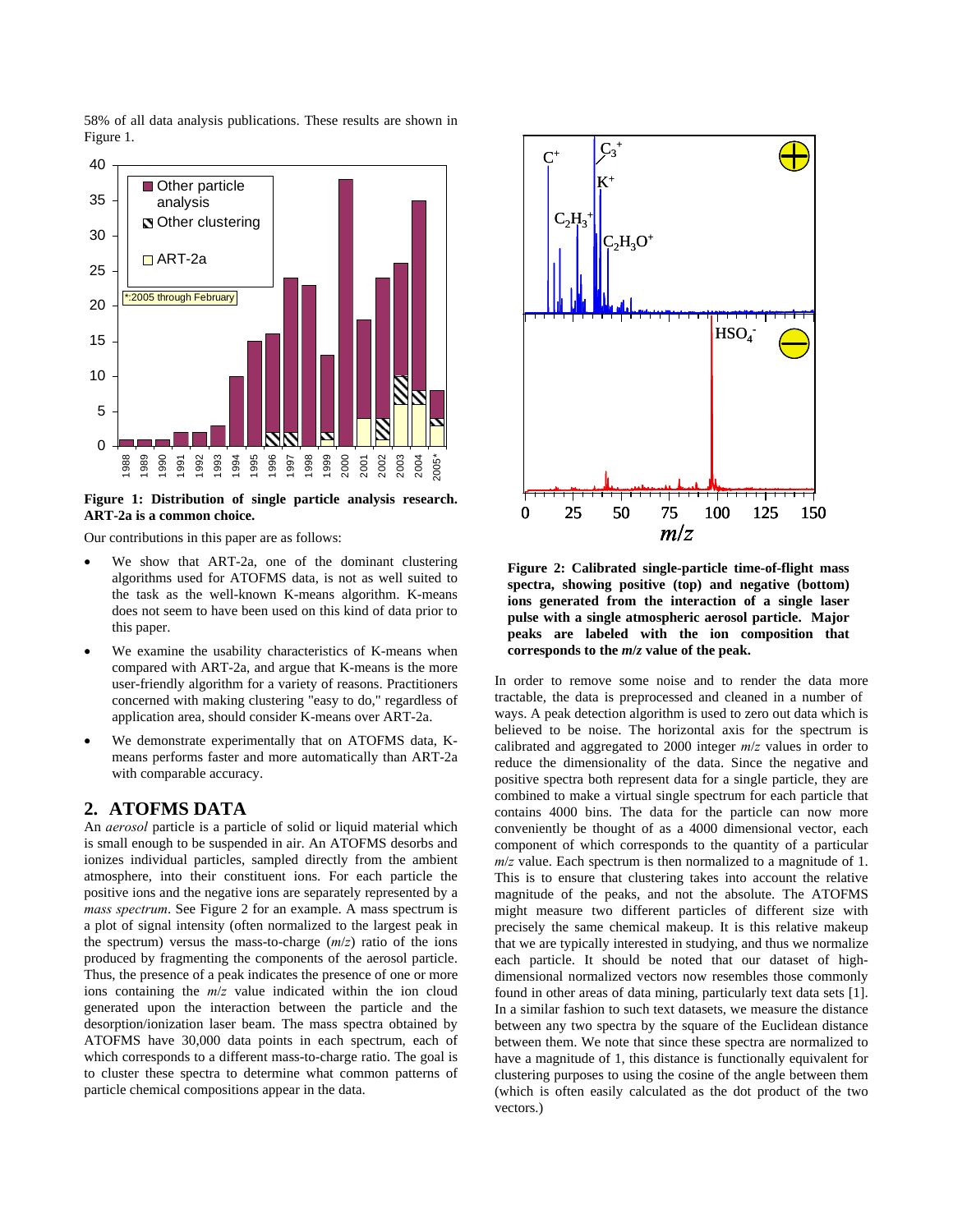# **3. ART-2A CLUSTERING**

The ART-2a clustering algorithm [3] is a neural-network based approach to clustering, and is popular among its users for its flexibility. ART-2a appears to be one of the most popular clustering algorithms used by the single-particle mass spectrometry (SPMS) community for clustering data. Our particular implementation of ART-2a is based on descriptions provided in ATOFMS papers [19], which we reproduce here.

ART-2a does not require the user to specify in advance how many clusters are desired, which is different from other more wellknown clustering algorithms such as K-means. Instead, the user specifies a parameter referred to as the *vigilance*. The vigilance represents the maximum distance that a point can be from its cluster center while still remaining a member of that cluster. ART-2a also requires the user to specify a *learning rate* which controls the rate at which the algorithm converges to a solution. A small learning rate results in slow convergence. A large learning rate results in wild swings as the algorithm proceeds.

The ART-2a algorithm conducts multiple iterations through the dataset. Cluster assignments for each point are not retained through the course of the algorithm; the only information retained is the centroids themselves. The first point in the dataset automatically becomes the first cluster centroid. For each successive point in the dataset, its distance to all existing centroids is determined. If the distance to all existing centroids is at least as large as the vigilance parameter, then this point is added to the set of centroids. If the distance between this point and its closest centroid is less than or equal to the vigilance parameter, then the closest centroid is shifted towards this point. The distance that the centroid shifts is determined by the learning rate: a learning rate of 1 indicates that the centroid becomes the new point itself, whereas a learning rate of 0 indicates that the centroid does not move at all. This process continues for every point in the dataset, and then the process is repeated. The number of iterations through the dataset is subject to the control of the user (and thus is technically a third parameter). At the end, each point is assigned to its closest centroid so long as the distance to that centroid is less than or equal to the vigilance value. Any points at the end with no centroids within a distance less than or equal to the vigilance value are classified as outliers. This is made precise in Algorithm 1. ART-2a is quite easy to implement, and this is one of its strengths. It has been used quite successfully in a number of ATOFMS studies [6, 19, 20].

Before addressing our concerns with the ART-2a algorithm, we will first present the K-means algorithm so that we can adequately compare the two.

# **4. K-MEANS CLUSTERING**

K-means is likely the most well-known clustering algorithm [9- 11]. It has been used in a wide variety of applications, and is the baseline to which many other clustering algorithms are compared. It has also been highly studied, and a wide variety of extensions and variations on it are known.

Both ART-2a and K-means require the user to supply certain information in advance. The information that K-means requires, however, is considerably easier for the user to handle. We will first review our implementation of the K-means algorithm, and then we will address the distinctions between it and ART-2a from a user's perspective.

#### **Algorithm 1: ART-2a**

```
Let S = \{ centroids\} = \emptyset.
Let v = vigilance, v > 0.
Let \alpha = learning rate, 0 \le \alpha \le 1.
Let m = number of points.
Let n = number of iterations.
Let A/j = array of points, 1 \le j \le m.
Let Q = \{\text{outliers}\} = \emptyset.
For i = 1 to nFor j = 1 to mif S = \emptyset, then S = S \cup A[j].
      else 
         let s ∈ S such that dist(s,A[j]) ≤ dist(t,A[j]) ∀t ∈ S
        let s' = s + \alpha * (A[i] - s) Replace s in S with s'. 
   End 
End 
For j = 1 to m
   let s ∈ S such that dist(s,A[j]) ≤ dist(t,A[j]) ∀t ∈ S 
  if dist(s,A[j]) > v, then O = O \cup A[j].
End
```
K-means requires the user to specify in advance the number of clusters that should be found. This parameter thus serves a similar role as the vigilance in ART-2a. While it is true that the user typically does not know in advance how many clusters should be present in the data, a number of well-known techniques exist for determining what an appropriate number of clusters is after trying a series of possibilities [8, 14, 21].

K-means in its pure sense requires that a set of initial centroids be provided to serve as seeds for the algorithm. K-means is a local optimization algorithm, and its results are highly dependent on the choice of initial centroids. In our implementation, we use the refined initial starting points algorithm of Bradley and Fayyad [2]. This technique draws a series of samples of points from the original dataset and clusters each sample separately. The resulting centroids from clustering each of these samples are then clustered themselves to result in the starting centroids for clustering on the entire dataset. This "centroid clustering" is done repeatedly, one time for each sample, where the centroids found for each individual sample are used as starting centroids. For each of these centroid clustering attempts, a new set of centroids is produced. The set of centroids produced from this process that has the least error when compared to all other sampled centroids is the one that serves as the starting set of centroids for clustering on the entire dataset. We choose 50 samples from the dataset to use in determining refined centroids. We point out that we leave this number of samples fixed within our program, and do not change it from dataset to dataset. Within each sample, though, we still need to choose starting centroids. We do so via the heuristic technique of choosing the first point in the sample as the first centroid, then choosing each successive centroid to be the point in the dataset whose distance to its closest centroid is greatest. This heuristic is computationally slow, but runs quite fast since we use it on small samples in these examples.

Once the initial centroids have been chosen, K-means makes repeated passes through the dataset. During each pass, each point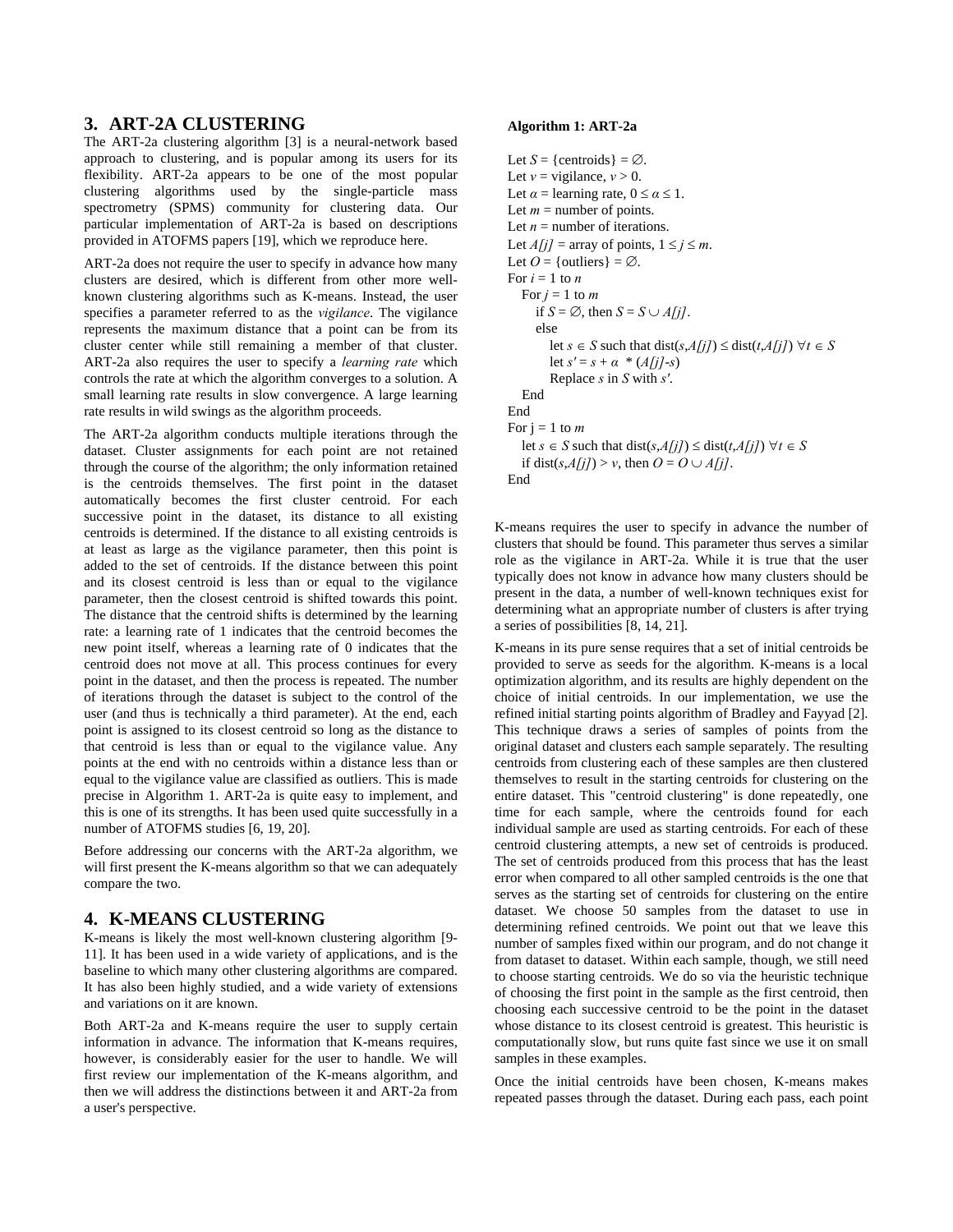is assigned to the cluster whose centroid is closest to that point. At the end of each pass, a new centroid for each cluster is found by averaging all of the points assigned to it. K-means is typically run until the results stabilize, i.e. until two successive iterations produce identical cluster assignments. This is made precise below.

#### **Algorithm 2: K-means**

Let  $k =$  number of clusters,  $k > 0$ . Let  $C[i]$  = initial centroids as described above,  $1 \le i \le k$ . Let  $m =$  number of points. Let  $A[j]$  = array of points,  $1 \le j \le m$ . Let  $B[j]$  = cluster assignments for each point,  $1 \leq j \leq m, 1 \leq B[j] \leq k.$ While clusters continue to change For  $j = 1$  to  $m$ Let  $B[j] = i \in \{1, ..., k\}$  such that dist(*A[j]*,*C[i]*) ≤ dist(*A[j]*,*C[i']*) ∀*i'* ∈ *{1,...,k}* End For  $i = 1$  to  $k$ Let  $C[i]$  =  $[$  $\frac{1}{\sum A[j]}$ number of *j* where  $B[j] = i B[j] = i$ *A j*  $\frac{1}{j \text{ where } B[j] = i} \sum_{B[j] = j}$  End End

# **5. ART-2A COMPARED WITH K-MEANS**

K-means plus refined starting centroids is considerably easier for practitioners to use, though ART-2a is easier to implement. There are a number of significant issues with the ART-2a algorithm that should be addressed.

ART-2a, as it has been used, requires the user to specify three parameters: vigilance, learning rate, and number of iterations. We will examine each of these in turn.

The vigilance parameter determines "how similar" points must be to pre-existing centroids in order to be assigned to a pre-existing cluster. If a point is not similar enough to pre-existing centroids, it becomes a centroid itself. The difficulty, of course, is that it is not clear for a given dataset what a good value for the vigilance parameter is. The user must experiment with a variety of vigilance values, look at the results, and intuit what the right value should be. This is quite difficult and time consuming for the practitioner who is not an expert in ART-2a as applied to SPMS datasets. In much of the SPMS work, it appears as though practitioners settle on a particular vigilance value and stick with it for a particular application. In fact, sometimes the authors of one paper [20] will start with the vigilance value provided in another paper [19]. We will provide evidence in the experimental section of this paper that the results from ART-2a are extremely sensitive to the choice of vigilance parameter, and that this practice of fixing the vigilance parameter may be dangerous. K-means has a similar parameter which controls the number of clusters that will be formed. However, many techniques exist in the data mining literature for estimating after the fact the right number of clusters [8, 14, 21]. Such techniques do not seem to be well-known for ART-2a in helping to choose vigilance. Moreover, the number of clusters is an integer parameter, and thus there are a limited number of discrete possibilities which are reasonable. Vigilance, on the other hand, is a distance value. This means that it is a positive real number, and thus it is unclear how many different vigilance parameter values must be tried, or how many significant digits are required.

The learning rate controls how dramatically ART-2a moves its centroids. A high learning rate means that the centroids move quickly, and are influenced highly by the most recent points. A low learning rate means that the centroids are quite inertial, and change very slowly over time. A low learning rate will likely cause ART-2a to proceed in a reasonably stable but slow manner towards a local optimal solution. A high learning rate may cause ART-2a to proceed more rapidly towards a solution, but it can also swing and exhibit wild behavior. It is not clear how one should choose an appropriate learning rate, and the papers that use ART-2a in SPMS contexts seem to choose the learning rate either arbitrarily or via experimentation. K-means requires no such parameter.

The number of iterations controls how long ART-2a runs in trying to stabilize the cluster centroids. This value is typically set via experimentation in the ART-2a literature [19]. Specifically, the practitioner runs as many iterations as necessary to ensure that the cluster centroids do not dramatically change. This therefore requires additional labor from the practitioner, and the correct number of iterations to run can easily change for different datasets, vigilance settings, and learning rates.

ART-2a is further complicated by the fact that the error metric (average of the squares of the distances of all points to their nearest centroids) does not converge monotonically, i.e. it is not guaranteed to decrease at each iteration. In fact, it is easily seen that with a learning rate of 1 the centroids will continue to drift from point to point without ever stabilizing. Unlike many other clustering algorithms, it is not known at any given point whether the error in the next ART-2a iteration will get worse or better. Kmeans, on the other hand, is theoretically guaranteed to reduce its error metric at each iteration. Therefore, K-means will continue to improve at each iteration until the cluster centroids stop moving. This frees the practitioner from needing to worry about how many iterations to run, or from trying to estimate if the changes from iteration to iteration are "small enough" in order to stop. K-means has a clear stopping point.

Finally, ART-2a does not scale well to datasets that are too large to fit into core memory. Each iteration of ART-2a requires a full scan over the dataset. Modifying ART-2a to scale reasonably is, to the best of our knowledge, an open research question. K-means differs significantly here as there are a considerable number of algorithms that adapt it, or algorithms related to it, to perform well on massive data sets [15, 17, 22].

K-means is a more user-friendly algorithm than ART-2a for the reasons presented above. When ease of use is desired, K-means should clearly be preferred over ART-2a. We now demonstrate that in addition to being easier to use, K-means is also faster than ART-2a and provides results of comparable accuracy.

## **6. EXPERIMENTAL RESULTS**

In order to measure the effectiveness of K-means vs. ART-2a on ATOFMS data, we run three different sets of experiments. The first set of experiments is on a small set of aerosol particles that we transformed into a larger set by adding synthetic noise. This dataset allows us to cluster it with full knowledge of what the results should be. The second and third datasets are real ATOFMS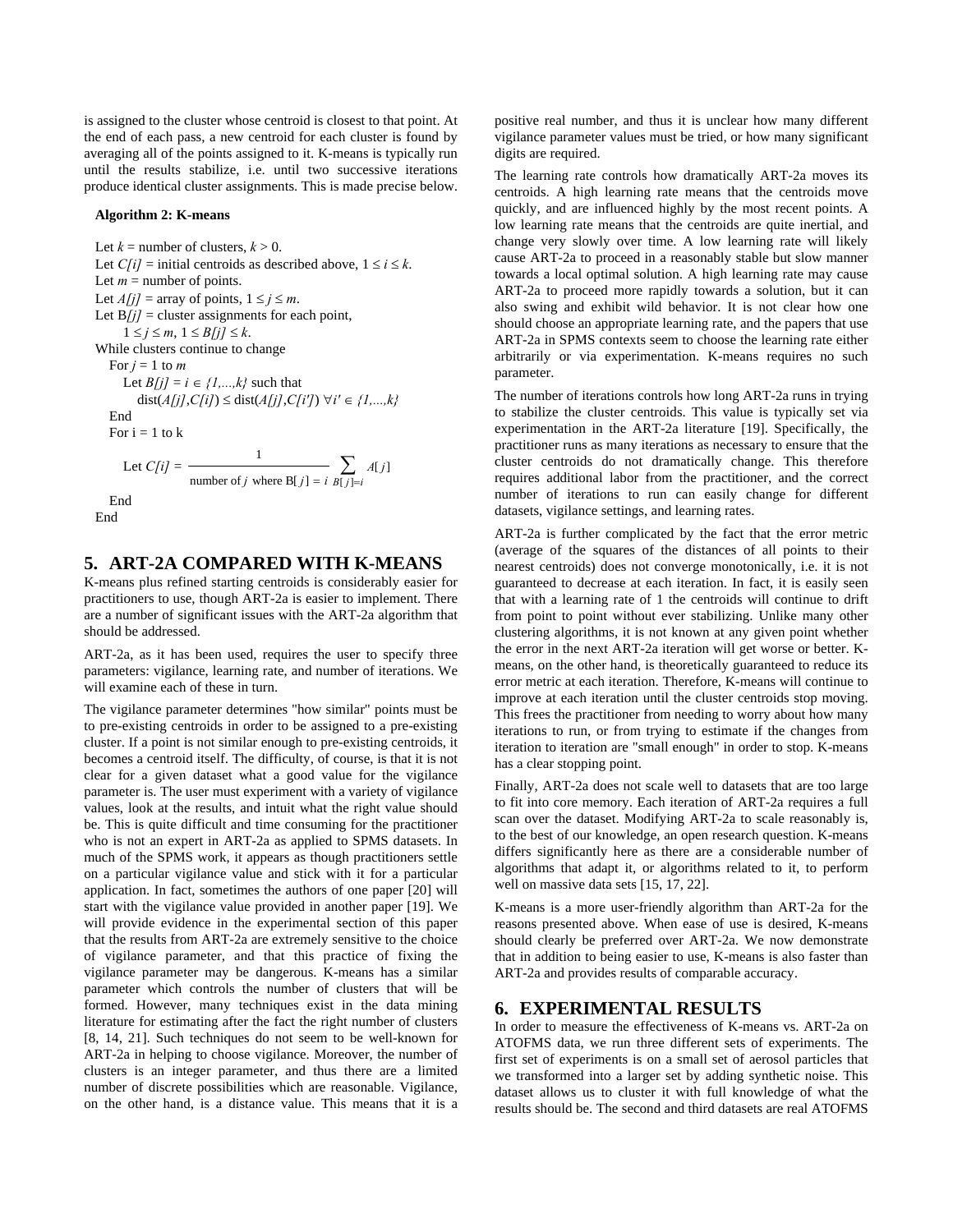data, acquired from an atmospheric and a laboratory source, respectively.

# **6.1 SYNTHETIC DATASET**

We generated a synthetic dataset by starting with spectra from seven actual particles. These particles represent common types of particles observed in atmospheric sampling, including three particles containing organic carbon-containing compounds, one particle containing elemental carbon, two compounds containing metal ions, and one particle that contains a mixture. Two of the particles were laboratory generated. The remaining five were sampled from ambient air: one particle was sampled from Atlanta, GA, two particles were sampled from St. Louis, MO, and the remaining two particles were sampled from Mt. Horeb, WI.

Based on these seven particles, we created 2000 artificial particles by adding noise to the spectra of the seven particles. All random noise that we generated to add to the spectra was drawn from a Gaussian distribution with mean zero and standard deviation  $\sigma$ , where  $\sigma$  is a parameter that we chose in advance to represent the "magnitude" of the noise. We added noise to each spectrum in three different ways to model different particle characteristics:

- Different particles sampled from the same source can have varying quantities of the same chemical substances. Therefore, for all peaks that were already present in each spectrum, we added to their areas random numbers drawn from the above Gaussian distribution.
- In actual experiments, peaks sometimes arise in completely unexpected locations due to measurement noise or other effects. We thus choose 20 random locations (drawn uniformly) in each spectrum that did not already have peaks. At each of these 20 locations, we added Gaussian noise as described above.
- Particles sampled from ambient air may occasionally have other substances within them that represent other background effects. Particles sampled from the same source could be contaminated by such substances. To reflect this, for each particle we randomly chose 8 locations from a common set of 24 predetermined locations. For each of these 8 locations, we added Gaussian noise.

For all three of the above cases, if the peak area would have become negative due to large negative amounts of noise, we set the area to zero.

We wanted to add enough noise to the dataset to make it challenging to cluster, but not so much so that the dataset ended up being completely dominated by random noise. Therefore, we generated a variety of versions of this dataset with different noise levels, and clustered it using K-means and ART-2a with some fixed parameter values just to get a rough sense of how "clusterable" the data was. We then plotted the clustering error (average distance of each point to its closest centroid), which is shown in Figure 3. The chart shows the error to increase as the noise increases, which makes sense: for a fixed number of centroids, the distance of each point from its nearest centroid will increase as noise is added to the data. Based on this chart, we chose two standard deviations from which to generate synthetic datasets: 1000 and 4000. The first dataset has only a moderate amount of noise, and is used as an example of an easily clustered dataset. A standard deviation of 4000 adds considerable noise to the dataset, while still retaining some of the pattern within.



**Figure 3: Clustering error vs. Gaussian noise standard deviation** 

We compare the output of ART-2a with K-means by measuring error defined as the average of the squares of all distances from each point to its closest centroid. For ART-2a this error metric is not guaranteed to decrease monotonically. In fact, when it reaches "stability" it often bounces back and forth between various similar solutions. Rather than specify a number of iterations in advance, we automate termination by tracking the minimum error that ART-2a manages to achieve (even if that error gets worse in later iterations), and halting if after 10 successive iterations it fails to find a new minimum error.

We set the learning rate in ART-2a according to the following heuristic:

$$
\alpha = \frac{1}{\text{expected } \# \text{ points per cluster}} = \frac{1}{m / |S|}
$$

where *m* is the number of points, and |*S*| is the expected number of clusters. In our synthetic dataset,  $|S| = 7$ . In general, if the user does not have a good intuitive sense of how many clusters to expect, an "arbitrary but small" learning rate (such as 0.01) can be used to run a dummy pass to get an estimate of |*S*|. This may not be particularly accurate, but might lead to a reasonable estimate for the learning rate. This heuristic is an attempt to allow each point to contribute to its centroid in roughly the same manner as it would in calculating the mean of all points in the centroid. This heuristic gets smaller as the number of expected points per cluster gets larger, which makes sense. We acknowledge that in general there is no clear way to pick a learning rate *a priori*, which is one of the significant difficulties with ART-2a.

For all of our ART-2a experiments, we left the learning rate set at 0.0035, which is the value from this heuristic for 2000 points distributed over 7 clusters. We observed that the progress that ART-2a made with this learning rate is quite slow, and thus this is likely a "conservative" learning rate that would earn us better accuracy at the expense of more iterations. We acknowledge that it is entirely possible that a different learning rate might give better results, though we point out that it took considerably more work to generate the ART-2a results than the K-means results due to choosing the vigilance parameter as described below. Even if it is theoretically possible that a better learning rate would have yielded slightly better results, it is difficult to know in advance what that learning rate should be. A practitioner using clustering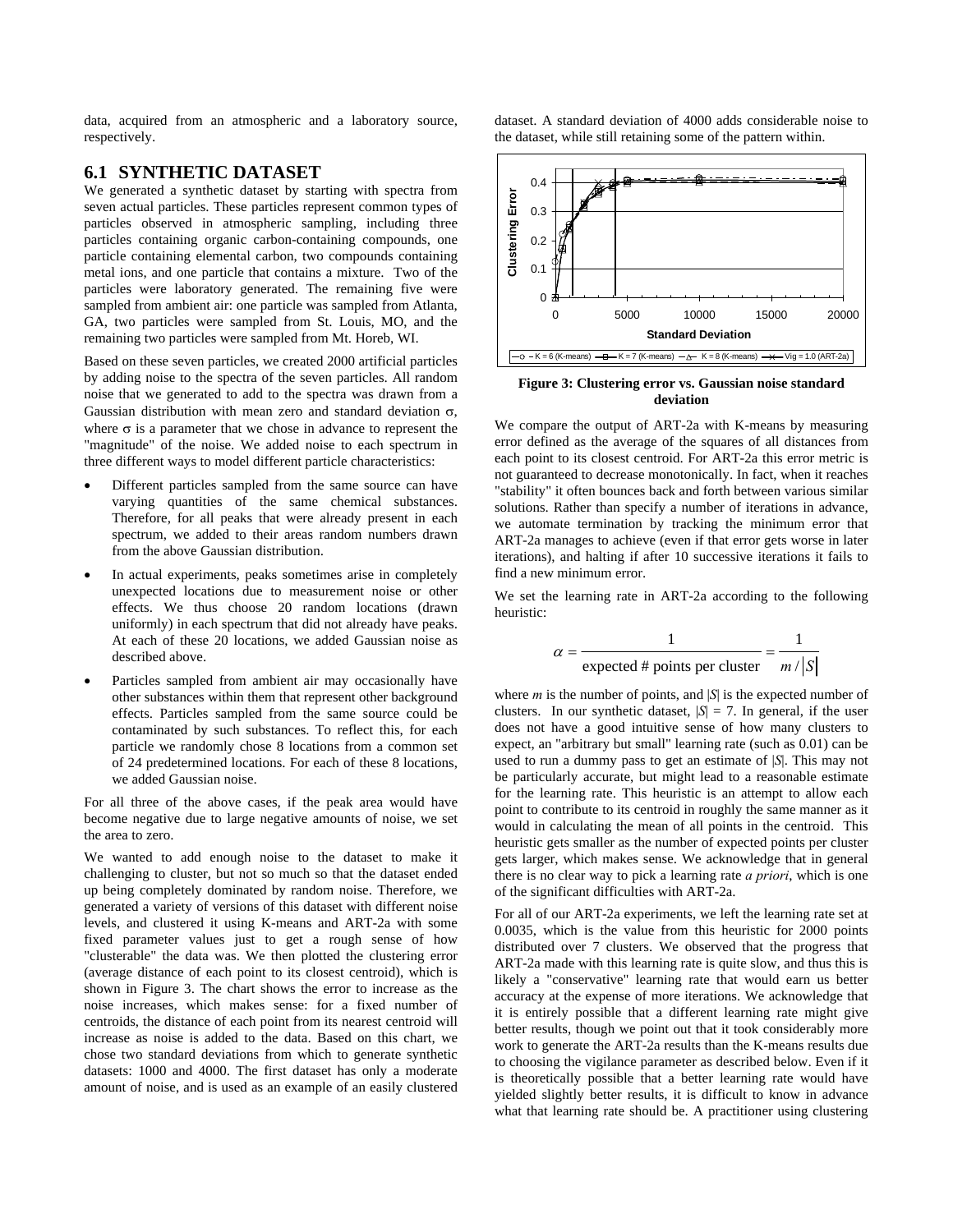software would not wish to spend massive amounts of time experimenting to find the right learning rate.

The vigilance parameter of ART-2a was the one that we made the most effort to set carefully so that we could perform a fair comparison with K-means. Note that ART-2a looks at each point and assigns it to its closest centroid *if the distance to that closest centroid is less than or equal to the vigilance parameter*. The vigilance parameter thus strongly affects the number of clusters: a high vigilance parameter results in few clusters, whereas a low vigilance parameter results in many clusters. To compare Kmeans with ART-2a, then, we used the number of clusters as the common factor between them. Setting the number of clusters for K-means is trivial, since this is the parameter that K-means expects. To set ART-2a to give us a specified number of clusters, we conducted a binary search to find a vigilance setting that would give us the desired number of clusters.

We should point out that in comparing the results of our ART-2a experiments with those that may be found in other places, it should be taken into account that we are using the square of the Euclidean distance as our distance metric. Some of the ART-2a papers in this context use the cosine distance. For points of unit magnitude (which all of ours are), these two metrics result in the same clustering results. Specifically, given two vectors *x* and *y* of unit magnitude, the cosine distance between them is given as

$$
x \bullet y = \sum x_i y_i
$$

and the squared Euclidean distance between two such vectors is given as

$$
\sum (x_i - y_i)^2 = \sum (x_i^2 - 2x_i y_i + y_i^2)
$$
  
= 2 -  $\sum 2x_i y_i = 2(1 - x \cdot y)$ 

To compare a vigilance parameter from a paper that uses cosine distance with ours, one should subtract it from 1, then double it. The results turn out the same because clustering approaches that use cosine measure seek to maximize this cosine value, whereas we seek to minimize error.

Table 1 and Figure 4 show the results of these experiments. The number of nonzero decimal places in the vigilance parameter indicates how carefully we had to search to find a value that gave us the desired number of clusters. In other words, the number of digits in the vigilance parameter indicates how sensitive that region is to changes in the number of clusters compared with changes in vigilance. The results show that ART-2a and K-means provide comparable results from an accuracy perspective. From a usability perspective, however, the difference is dramatic. Setting the vigilance parameter based on heuristics or prior experiments is clearly dangerous, as the number of clusters that results can be extremely sensitive to the value chosen. In order to appropriately determine the right clustering, one should try a series of vigilance parameters and compare results. However, the varying sensitivity to vigilance makes it difficult to see how one would systematically vary the vigilance in a reasonable way except via something similar to our approach here. In that case, however, it would seem that setting the number of clusters directly (such as is done in K-means) is much simpler, faster, and more direct.

In order to characterize how much time each algorithm takes, we report three different kinds of passes. "Data passes" are the number of passes that the algorithm makes over the entire dataset,

and is thus the most important measurement on which to focus. This count indicates how many times the algorithm needed to scan the entire dataset and compare each point within to all known centroids. If we were to run these same algorithms on datasets of millions of particles, the amount of time that these data passes take would completely dominate all other measurements. We show that K-means needs dramatically fewer passes over the entire dataset, which is a major advantage.

The other two measurements for K-means, i.e. "sampling passes" and "centroid passes," refer to passes made over *much smaller datasets* during the process of choosing refined starting centroids. In using the refined centroid process of Bradley and Fayyad [2], we break the dataset up into 50 samples. The number of sampling passes refers to the first stage of the refined centroid technique, where we cluster *small subsets* of the data (1/50 the size of the original). The number of centroid passes refers to the second stage of choosing refined centroids, where we cluster all of the centroids that result from the first pass. We do this clustering 50 times, each time using for the starting points the centroids that were found at each first pass iteration. Thus, the passes counted here are not for subsets of the dataset at all, but instead for a small dataset consisting of potential centroids. If we were to scale our technique to work on a much larger dataset that did not fit in core memory, we could still sample the dataset such that the refined centroids algorithm could be done in memory. We thus reemphasize that it is the "data passes" measurement that truly indicates which algorithm would perform better on a large scale. Furthermore, it should be taken into account that there were many further ART-2a runs which were necessary that are not shown here. In order to obtain a particular number of clusters, we had to try a number of different vigilance values. These extra runs are quite time consuming, and add to the time it takes to run ART-2a if one is searching for optimal clustering.

| $\sigma = 1000$ |         | K-means                                                                                                                   | ART-2a |        |        |                   |        |          |
|-----------------|---------|---------------------------------------------------------------------------------------------------------------------------|--------|--------|--------|-------------------|--------|----------|
| #               | average | # sampling # centroid                                                                                                     |        | # data |        | average vigilance | # data | #        |
| clusters        | error   | passes                                                                                                                    | passes | passes | error  |                   | passes | outliers |
|                 | 0.6818  | 150                                                                                                                       | 150    | 4      | 0.6822 | 1.60              | 18     | O        |
| $\overline{2}$  | 0.6171  | 223                                                                                                                       | 233    | 4      | 0.4531 | 1.58              | 15     | U        |
| 3               | 0.3913  | 200                                                                                                                       | 196    | 4      | 0.3915 | 1.50              | 32     |          |
| 4               | 0.3397  | 195                                                                                                                       | 230    | 4      | 0.3399 | 1.40              | 41     | $\Omega$ |
| 5               | 0.2751  | 198                                                                                                                       | 176    | 4      | 0.2752 | 1.38              | 40     |          |
| 6               | 0.2612  | 177                                                                                                                       | 316    | 6      | 0.2613 | 1.20              | 48     | n        |
| 7               | 0.2424  | 168                                                                                                                       | 440    | 6      | 0.2425 | 1.00              | 49     |          |
| 8               | 0.2373  | 163                                                                                                                       | 506    | 13     | 0.2379 | 0.95              | 84     | O        |
| 9               | 0.2336  | 156                                                                                                                       | 590    | 14     | 0.2341 | 0.93              | 107    | O        |
| 10              | 0.2311  | 153                                                                                                                       | 545    | 14     | 0.2305 | 0.91              | 75     | $\Omega$ |
| 11              | 0.2284  | 151                                                                                                                       | 627    | 16     | 0.2289 | 0.90              | 112    | $\Omega$ |
| 12              | 0.2250  | 151                                                                                                                       | 721    | 20     |        |                   |        |          |
| 13              | 0.2227  | 150                                                                                                                       | 772    | 12     | 0.2224 | 0.76              | 122    |          |
|                 |         | $\bullet$ . A continuous consistence contain decrees alones of the observation of the constant in the decree of $\bullet$ |        |        |        |                   |        |          |

A vigilance value with fewer than 5 decimal places could not be found.

| $\sigma = 4000$ |                       | K-means | ART-2a     |        |         |           |        |              |  |  |
|-----------------|-----------------------|---------|------------|--------|---------|-----------|--------|--------------|--|--|
| #               | # sampling<br>average |         | # centroid | # data | average | vigilance | # data | #            |  |  |
| clusters        | error                 | passes  | passes     | passes | error   |           | passes | outliers     |  |  |
| 1               | 0.5040                | 150     | 150        | 4      | 0.5044  | 1.200     | 14     | $\Omega$     |  |  |
| $\overline{2}$  | 0.4437                | 269     | 259        | 6      | 0.4440  | 1.150     | 23     | <sup>0</sup> |  |  |
| 3               | 0.4262                | 269     | 309        | 6      | 0.4265  | 1.100     | 31     | $\Omega$     |  |  |
| 4               | 0.4153                | 259     | 403        | 23     | 0.4135  | 0.950     | 49     | $\Omega$     |  |  |
| 5               | 0.4060                | 232     | 457        | 19     | 0.4052  | 0.930     | 88     | $\Omega$     |  |  |
| 6               | 0.3974                | 225     | 560        | 20     | 0.3994  | 0.920     | 75     | O            |  |  |
| $\overline{7}$  | 0.3917                | 205     | 644        | 27     | 0.3937  | 0.910     | 65     | $\Omega$     |  |  |
| 8               | 0.3863                | 195     | 665        | 14     | 0.3887  | 0.900     | 93     | $\Omega$     |  |  |
| 9               | 0.3821                | 192     | 778        | 14     | 0.3824  | 0.890     | 97     | O            |  |  |
| 10              | 0.3776                | 182     | 856        | 23     | 0.3784  | 0.870     | 93     | n            |  |  |
| 11              | 0.3748                | 173     | 818        | 19     | 0.3773  | 0.850     | 99     | O            |  |  |
| 12              | 0.3714                | 168     | 872        | 22     | 0.3715  | 0.843     | 109    | O            |  |  |
| 13              | 0.3686                | 161     | 906        | 27     | 0.3677  | 0.840     | 99     | 0            |  |  |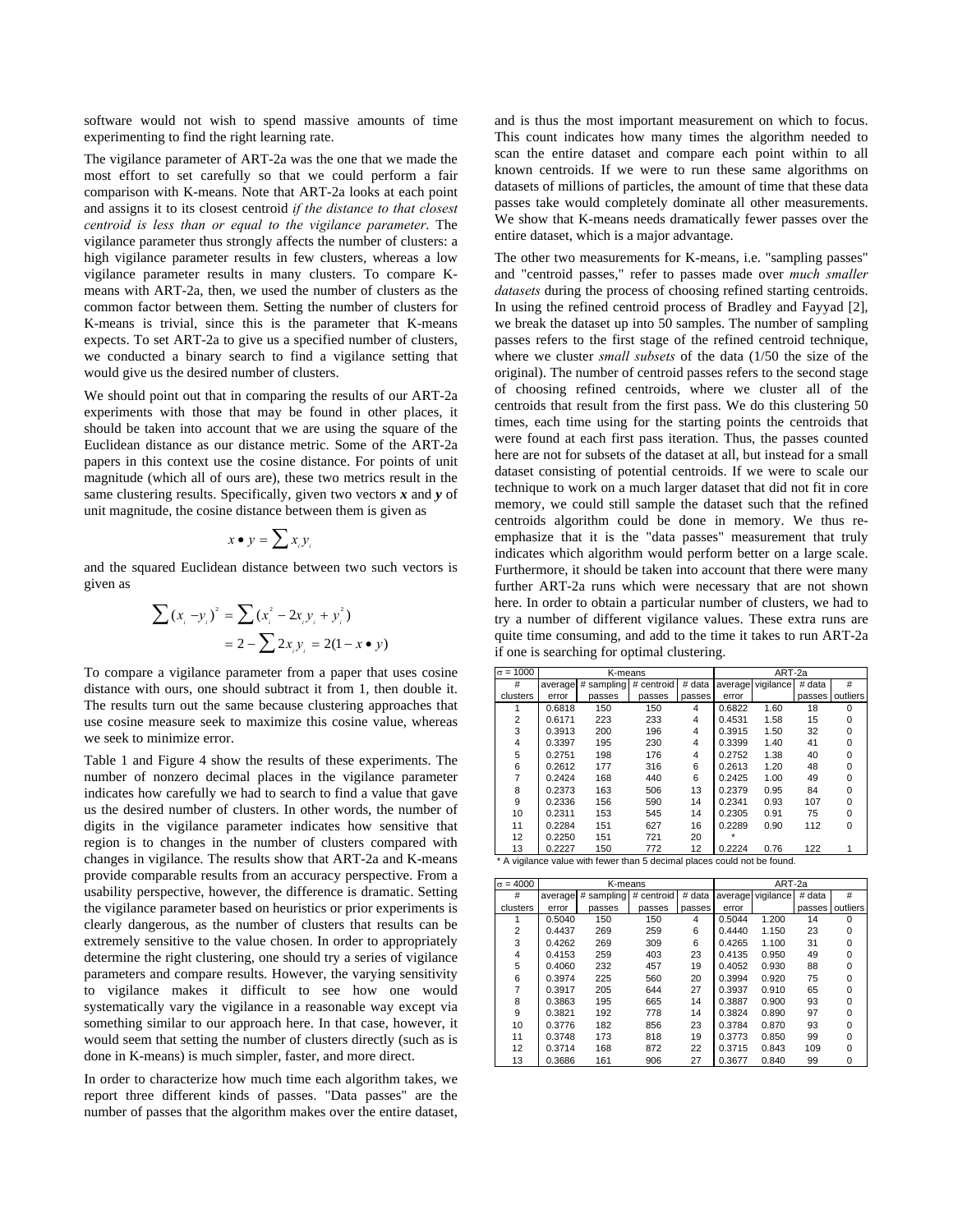**Table 1: K-means vs. Art-2a results for synthetic data. Average error is nearly identical for both techniques, and number of data passes for K-means is significantly fewer.** 



**Figure 4: Synthetic data with Gaussian noise. The left plots show that the error for K-means and ART-2a are nearly identical. The right plots show that the results from ART-2a can be highly sensitive to small changes in vigilance.** 

In order to provide another look at the comparative accuracy of these two algorithms, we consider the *homogeneity* of the clusters. Since the "true" clusters of each particle in these synthetic datasets are known, we can measure how homogeneous each cluster is with respect to the original seven true particles. To do this, we look at which particles are assigned to each cluster centroid, at differing total numbers of clusters. At low noise levels (1000), the results from ART-2a and K-means are almost identical up to the highest number of clusters we investigated. For 9 clusters, only 4.6 % of the particles are assigned differently, and all but three clusters contain only one particle type; those that are mixed have at most 2 of 72 (2.7 %) cross assignments. There are two clusters assigned by ART-2a which contain this mixing, while there is only one assigned by K-means. As expected, at the higher noise level (4000), the results show considerably more variability. Figure 5 illustrates this graphically, showing the assignments of each of the seven particle types to each of the 9 clusters, using both algorithms. In these results, we can see that K-means and ART-2a are in remarkably good agreement in their assignments, even with noisy data forced into more clusters than inherently exist in the data. With such a high level of noise, neither algorithm could correctly cluster the data completely. Nonetheless, certain particle types (eg. OC-2, Inorganic-2, and Mixture) stay separate from the other particle types even under these conditions.



**Figure 5: Cluster populations for clusters 1 through 9 when comparing ART-2a (gray bars) with K-means (white bars) for 9 clusters with noise level of 4000. The x-axis labels indicate the particle types. The middle cluster has 700 particles and has been divided by 10 to fit the same scale.** 

## **6.2 ACTUAL DATASET**

In order to compare the differences in these two clustering algorithms on a real dataset, we used a dataset consisting of 2966 particles obtained in St. Louis, Missouri at the EPA SuperSite location. The data was collected during February 2004, using a TSI Model 3800 ATOFMS instrument. We will focus here on the results obtained when the data is sorted into 12 clusters. We chose 12 by looking at the clustering error vs. number of clusters (see Figure 7), and looking for the "knee" of the curve, i.e. the point at which adding further clusters produces marginal improvements in clustering error. (We acknowledge that there are significantly better quantitative methods for making this decision [8, 14, 21] that we hope to integrate in future work.) The cluster centroids that result from these two algorithms are again remarkably similar. This is illustrated by the results shown in Figure 6, which shows two of the 12 cluster centroids, graphed as overlaid centroid mass spectra, from each algorithm. The similarity is striking, with both centroids having peaks of very similar peak area at the same *m*/*z* values.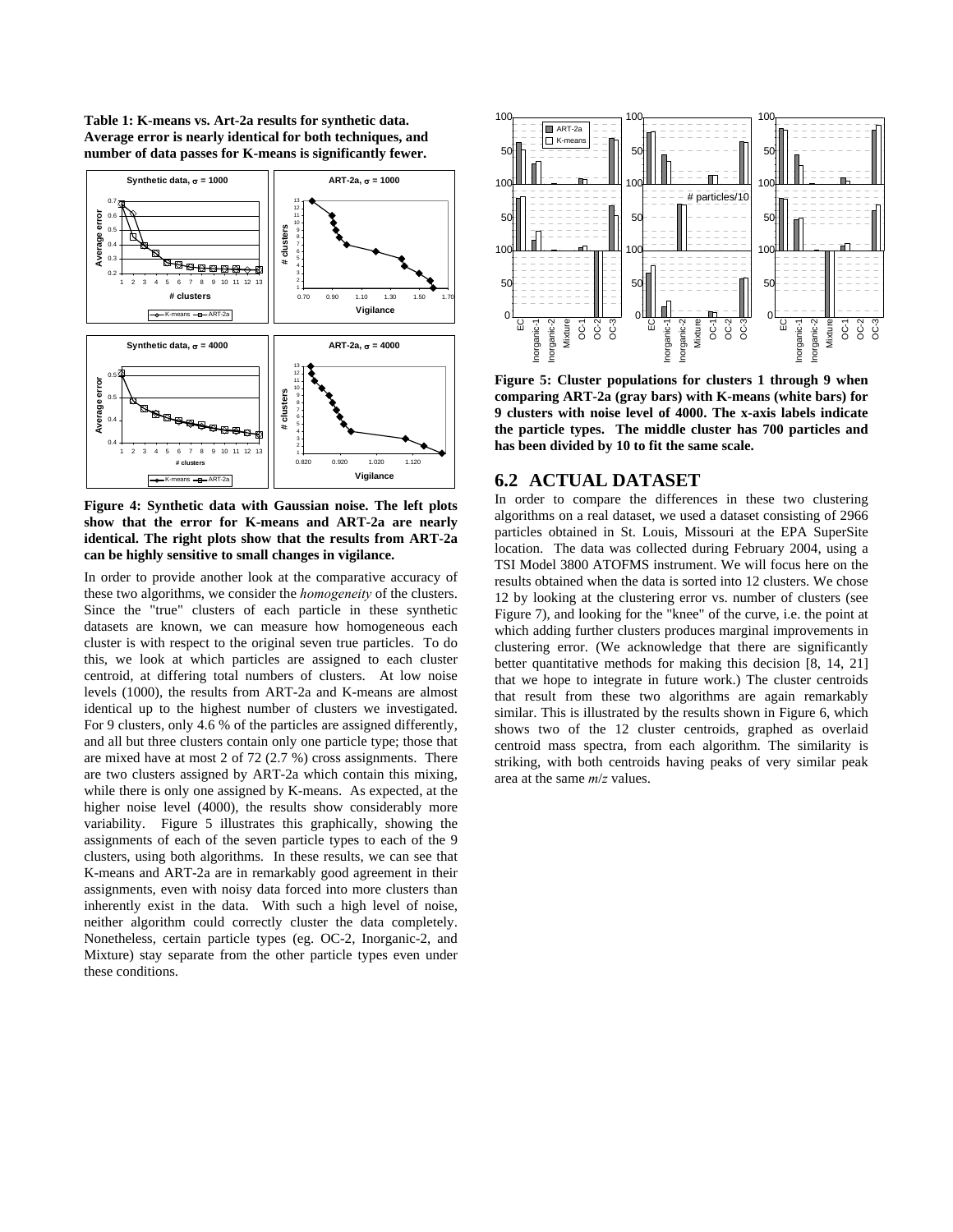

**Figure 6: Cluster centers, in the form of peak area versus** *m***/***z* **for two of the 12 clusters obtained from the St. Louis data. ART-2a results are shown as thick gray bars, and K-means results are shown as thin black bars. The positive and negative ions together comprise the cluster center.** 

To obtain a more quantitative measurement of the similarity between the cluster centers obtained with ART-2a and K-means, we measure the distance between the two cluster centers, by calculating the sum of the squares of the difference between the peak areas of the cluster centers at each *m*/*z* value. The average value is  $3.1x10^{-2} \pm 4.4x10^{-2}$ , indicating a large spread but very small magnitude in the errors. These errors are all significantly smaller than the clustering error.

The most important aspect of these results, from the data analysis perspective, is that they make chemical sense. The experienced ATOFMS user can look at the cluster-centers and recognize the particle types represented.

We carried out similar experiments on another real data set, comprising 1812 particles sampled from a laboratory-based diesel engine [16]. This time, we focused on 8 clusters (chosen via the same heuristic mechanism as above). We obtained similar results for this analysis, with the difference between K-means and ART-2a characterized by a similar average error as we found for the St. Louis dataset  $(2.6x10^2 \pm 4.5x10^2)$ , showing that both algorithms perform similarly, and very well. As with the data from St. Louis, the cluster centers compare well with known particle types observed in the data.

Finally, Figure 7 and Table 2 show detailed results from these experiments. We see in Figure 7 very similar results to those seen in the synthetic datasets. One difference here is that ART-2a produces a number of outliers. Recall that when ART-2a has finished, any points where the square of the distance to the closest centroid is greater than the vigilance parameter are declared to be outliers. Since ART-2a does not consider these points to be part of any cluster at all, it is not customary to report any error for these points. However, this is in some sense unfair when comparing to K-means, since K-means assigns all points to their nearest centroid regardless of how far they are located from the centroid. ART-2a could conceivably classify *all* points as outliers and report zero error. We thus report three error metrics here for ART-2a. The first, "average error," is the average distance of each point from its closest centroid with the outliers ignored. The second metric, "best case," assumes optimistically that each

outlier is just outside the range of its closest centroid. Therefore, the "best case" estimate is obtained by adding an error equal to the vigilance for each outlier. Finally, the "worst case" assumes pessimistically that each outlier is as far away as possible from its nearest centroid; hence an error of 2 is added for each outlier before averaging. (2 is an upper bound for the squared Euclidean distance between two positive normalized vectors). We see that as in the case for a synthetic set of particles, K-means has comparable error with ART-2a with many fewer data passes.



**Figure 7: St. Louis and Diesel Engine data. We again see that K-means has similar error to ART-2a, and that ART-2a exhibits hypersensitivity to the vigilance parameter.** 

| St. Louis      | K-means |                    |            |        | ART-2a |                   |        |                |           |                     |
|----------------|---------|--------------------|------------|--------|--------|-------------------|--------|----------------|-----------|---------------------|
| #              |         | average # sampling | # centroid | # data |        | average vigilance | # data | #              |           | error with outliers |
| clusters       | error   | passes             | passes     | passes | error  |                   | passes | outliers       | best case | worst case          |
|                | 0.4148  | 150                | 150        | 4      | 0.4207 | 2.000             | 14     | $\Omega$       | 0.4207    | 0.4207              |
| $\overline{c}$ | 0.3227  | 198                | 230        | 7      | 0.3223 | 1.999             | 35     |                | 0.3229    | 0.3229              |
| 3              | 0.3069  | 222                | 300        | 6      | 0.3095 | 1.995             | 111    |                | 0.3101    | 0.3101              |
| 4              | 0.2734  | 221                | 405        | 9      | 0.2943 | 1.960             | 105    | 4              | 0.2965    | 0.2966              |
| 5              | 0.2614  | 256                | 475        | 8      | 0.2501 | 1.940             | 107    | 5              | 0.2529    | 0.2530              |
| 6              | 0.2413  | 243                | 422        | 16     | 0.2370 | 1.900             | 121    | $\overline{7}$ | 0.2409    | 0.2411              |
| $\overline{7}$ | 0.2347  | 274                | 496        | 14     | 0.2076 | 1.600             | 127    | 30             | 0.2217    | 0.2258              |
| 8              | 0.2051  | 278                | 527        | 22     | 0.1915 | 1.550             | 79     | 31             | 0.2057    | 0.2104              |
| 9              | 0.1993  | 286                | 592        | 25     | 0.1738 | 1.500             | 113    | 28             | 0.1863    | 0.1910              |
| 10             | 0.1970  | 309                | 584        | 21     | 0.1684 | 1.400             | 35     | 31             | 0.1812    | 0.1875              |
| 11             | 0.1795  | 308                | 658        | 14     | 0.1575 | 1.200             | 99     | 44             | 0.1729    | 0.1848              |
| 12             | 0.1682  | 298                | 747        | 24     | 0.1419 | 1.050             | 116    | 52             | 0.1578    | 0.1745              |
| 13             | 0.1754  | 291                | 683        | 16     | 0.1417 | 1.000             | 137    | 57             | 0.1582    | 0.1775              |
|                |         |                    |            |        |        |                   |        |                |           |                     |

| <b>Diesel</b>  | K-means |              |            |        | ART-2a |                   |        |          |           |                     |
|----------------|---------|--------------|------------|--------|--------|-------------------|--------|----------|-----------|---------------------|
| #              | average | $#$ sampling | # centroid | # data |        | average vigilance | # data | #        |           | error with outliers |
| clusters       | error   | passes       | passes     | passes | error  |                   | passes | outliers | best case | worst case          |
|                | 0.7843  | 150          | 150        | 4      | 0.7864 | 2.000             | 15     | $\Omega$ | 0.7864    | 0.7864              |
| $\overline{2}$ | 0.5961  | 223          | 256        | 16     | 0.5971 | 1.980             | 27     | $\Omega$ | 0.5971    | 0.5971              |
| 3              | 0.4906  | 220          | 418        | 26     | 0.4914 | 1.950             | 68     | 0        | 0.4914    | 0.4914              |
| 4              | 0.4214  | 223          | 392        | 21     | 0.4211 | 1.900             | 85     | $\Omega$ | 0.4211    | 0.4211              |
| 5              | 0.3970  | 215          | 487        | 33     | 0.3974 | 1.880             | 244    | 0        | 0.3974    | 0.3974              |
| 6              | 0.3532  | 214          | 445        | 29     | 0.3901 | 1.800             | 126    |          | 0.3909    | 0.3910              |
| 7              | 0.3426  | 201          | 555        | 28     | 0.3761 | 1.700             | 160    | 5        | 0.3798    | 0.3806              |
| 8              | 0.3084  | 202          | 590        | 34     | 0.2998 | 1.630             | 140    | 8        | 0.3057    | 0.3073              |
| 9              | 0.2965  | 208          | 583        | 12     | 0.2890 | 1.600             | 190    | 9        | 0.2955    | 0.2975              |
| 10             | 0.2908  | 210          | 711        | 9      | 0.2825 | 1.500             | 118    | 11       | 0.2899    | 0.2929              |
| 11             | 0.2740  | 203          | 734        | 13     | 0.2591 | 1.410             | 206    | 25       | 0.2750    | 0.2831              |
| 12             | 0.2676  | 195          | 812        | 14     | 0.2653 | 1.400             | 43     | 20       | 0.2778    | 0.2844              |
| 13             | 0.2498  | 198          | 789        | 13     | 0.2278 | 1.220             | 107    | 28       | 0.2431    | 0.2552              |

**Table 2: K-means vs. Art-2a results for St. Louis and diesel engine data. Average error is nearly identical for both techniques, and number of data passes for K-means is significantly lower. Since outliers do not contribute to ART-2a error, "best case" and "worst case" provide more accurate comparisons to K-means results.** 

Both of these real data sets are in fact small subsets of the data acquired in each experiment. We anticipate we will learn about